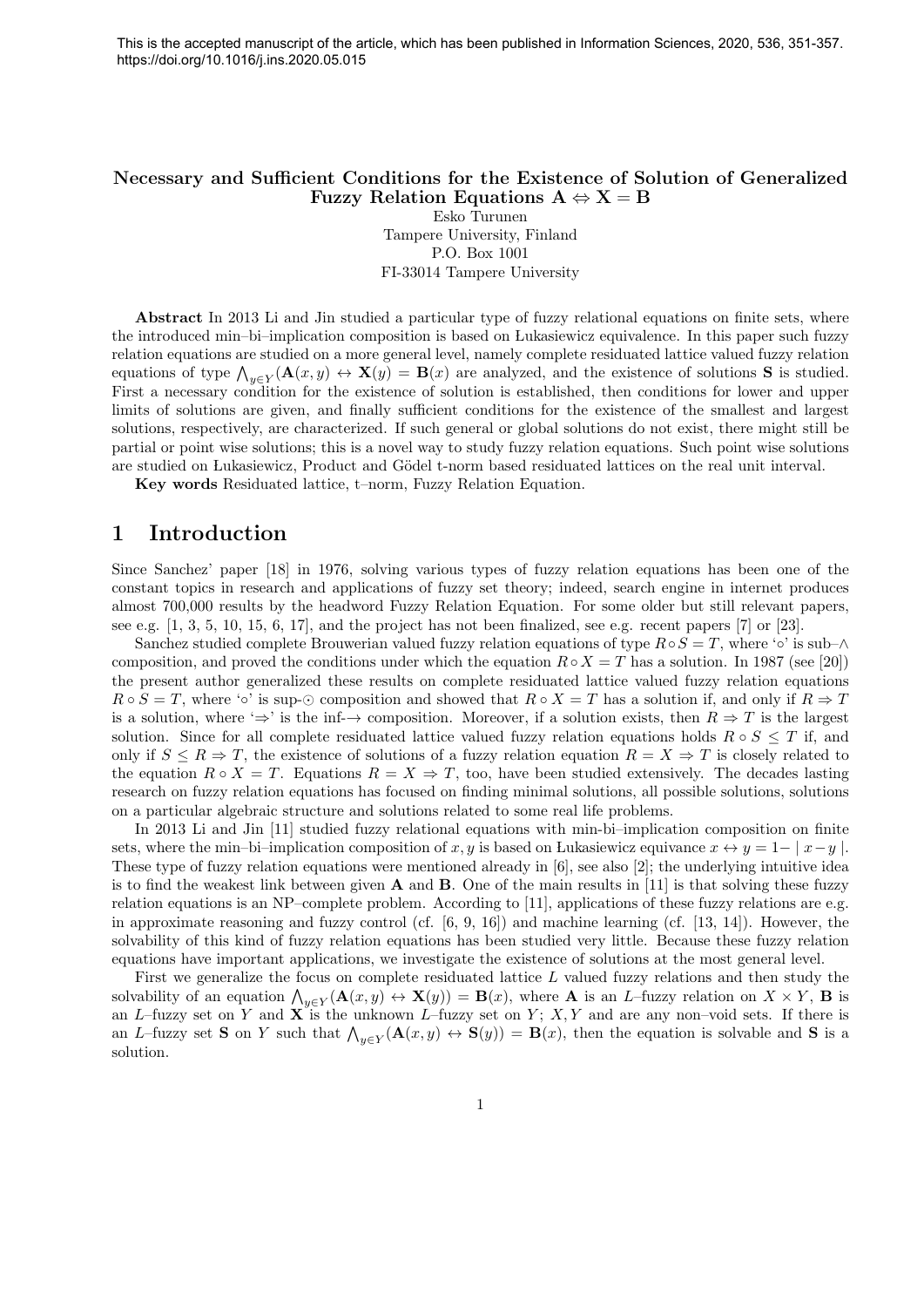As is our paper [20], one of the key ideas in finding solution is based on the residual structure of the set of fuzzy relations; we first consider a general setting and prove some theorems on necessary conditions for the existence of solution, and then we characterize upper and lower limits of solutions. If there are no general solutions, there might still be some partial solutions, we call them point wise solutions. We study these point wise solutions on finite sets in some particular cases.

This paper is organized as follows. In Section 2 we recall some mathematical results we need in the proofs of new theorems. In Section 3 we first prove, in the most general setting, that a necessary condition for the existence of solution is that  $\mathbf{A} \circ \mathbf{B} \leq \mathbf{B} \Rightarrow \mathbf{A}$ . Then we introduce a sufficient condition under which  $\mathbf{A} \circ \mathbf{B}$ is the smallest solution, and similarly, a sufficient condition under which  $B \Rightarrow A$  is the largest solution. In Section 4 we introduce point wise solutions and focus on particular cases, where  $X, Y$  are finite sets and  $L$  is the unit real interval equipped with Lukasiewicz, Gödel or Product  $t$ -norm.

## 2 Mathematical Preliminaries

Despite of many other (equivalent) definitions, and for the sake of simplicity, the term complete residuated *lattice* refers in this paper to an algebraic structure  $L = \{L, \leq, \odot, \rightarrow, 0, 1\}$  such that

(i)  $(L, \leq)$  is a complete lattice with bottom and top elements 0, 1, respectively,

- $(ii)(L, \odot, 1)$  is a commutaive monoid and
- (iii) for all  $a, b, c \in L$  holds  $a \odot b \leq c$  iff  $a \leq b \rightarrow c$ .

The condition (iii) is called isotone residuation. Residuated lattices were introduced in 1938 in [8, 22]. A comprehensive analysis of residuated lattices is presented in [4]. Residuated lattices are common in algebraic logic framework; Boolean algebras, Heyting algebras BL–algebras and MV–algebras are exambles of residuated lattices related to classical logic, intuitionistic logic, Hájek's BL-logic and Lukasiewicz many–valued logic, respectively. Also continuous t–norms and left continuous t–norms are related to residuated lattices via the Galois connection.

Next we list those properties of complete residuated lattices that we will use in this paper; we will not mention them always when they are used; consult [21] for detailed proofs.

PROPOSITION 1 Let L be a complete residuated lattice and a, b, c elements of L and  $\emptyset \neq K \subseteq L$ . Then the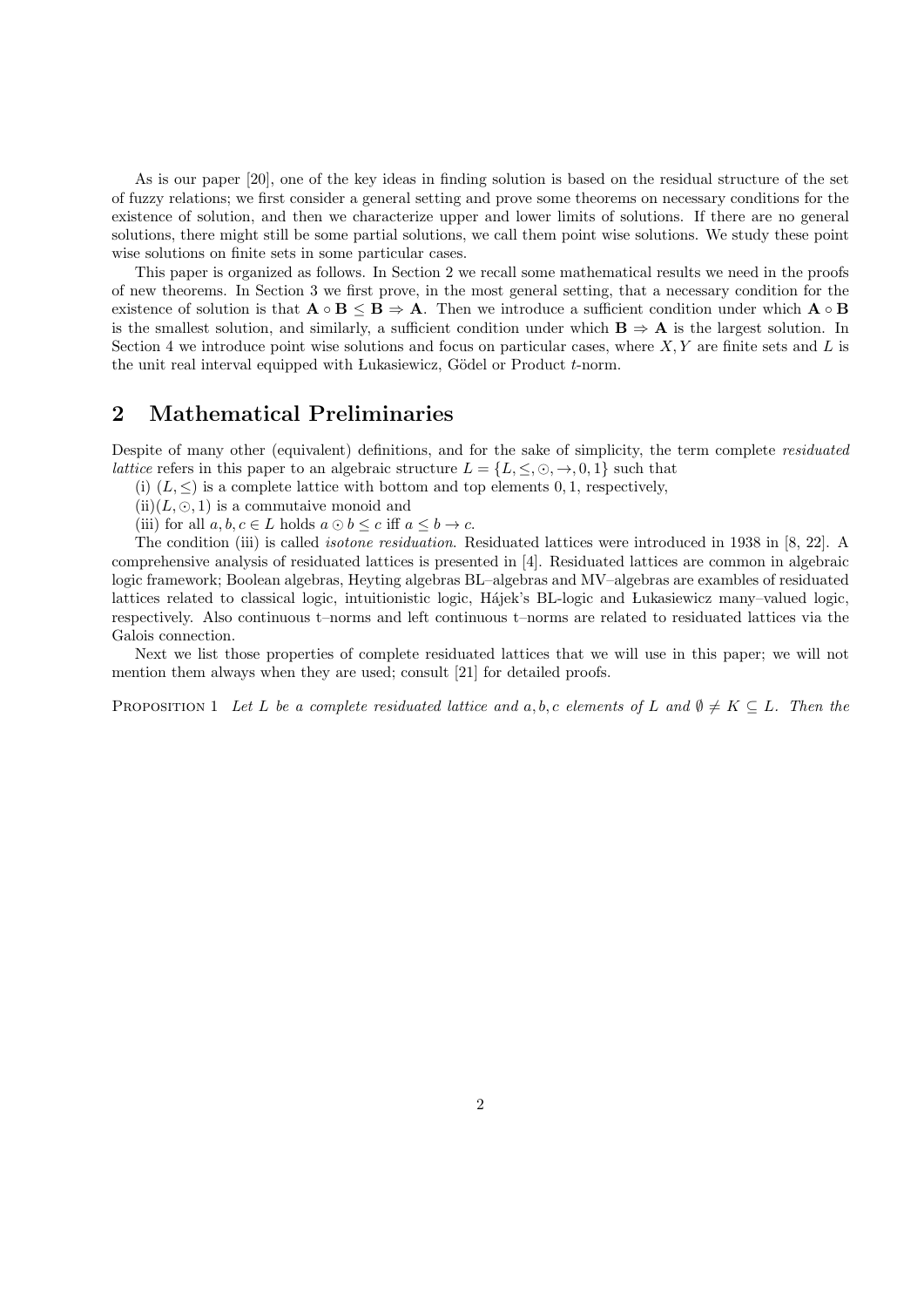following holds

$$
a \odot \bigvee_{K} b = \bigvee_{K} (a \odot b), \tag{1}
$$

$$
a \to \bigwedge_{K} b = \bigwedge_{K} (a \to b), \tag{2}
$$

$$
\bigvee_{K} b \to a = \bigwedge_{K} (b \to a), \tag{3}
$$

$$
1 \to a = 1 \odot a = a,\tag{4}
$$

$$
a \to 1 = 1 \tag{5}
$$
  

$$
a \odot b < a, b. \tag{6}
$$

$$
a \le b \text{ iff } a \to b = 1,\tag{7}
$$

if 
$$
a \leq b
$$
, then  $c \to a \leq c \to b$ , (8)

$$
if a \le b, then b \to c \le a \to c,
$$
\n(9)

$$
a \to (b \to c) = b \to (a \to c), \tag{10}
$$

$$
a \le b \to c \iff b \le a \to c,\tag{11}
$$

$$
a \leftrightarrow b = (a \to b) \land (b \to a), \tag{12}
$$

$$
a \leftrightarrow 1 = a,\tag{13}
$$

$$
a^* = a \to 0,\tag{14}
$$

$$
a \le a^{**}.\tag{15}
$$

A residuated lattice L is *involutive* if  $a = a^{**}$  holds for all elements  $a \in L$ . MV-algebras are examples of involutive residuated lattice; there are also many involutive residuated lattices other than MV–algebras. Well–known and widely applied examples of complete residuated lattices are continuous t-norms defined on the real unit interval [0, 1]; the lattice operations are obtained by the natural order of real numbers. Since in any residuated lattice holds  $a \to b = 1$  iff  $a \leq b$ , the t–norm based residuum operations  $\to$  differ from each other only in the case  $a > b$ . Similarly, for all residuated lattices holds  $a \leftrightarrow b = 1$  iff  $a = b$ , so the interesting cases are those where  $a \neq b$ . The operations  $\odot$ ,  $\rightarrow$  and  $\leftrightarrow$  constitute the following residuated structures:

1° Gödel t-norm;  $a \odot b = a \wedge b$ ,  $a \rightarrow b = b$  if  $b < a$ , and  $a \leftrightarrow b = a \wedge b$  if  $a \neq b$ .

2° *Product* t-norm; 
$$
a \odot b = ab
$$
,  $a \rightarrow b = \frac{b}{a}$  if  $b < a$ , and  $a \leftrightarrow b = \frac{a}{b} \land \frac{b}{a}$  if  $a \neq b$ .

 $a^2 + b$  and  $b = \min$ ;  $a \odot b = \max\{a+b-1, 0\}$ ,  $a \rightarrow b = 1 - a + b$  if  $b < a$ ;  $a \leftrightarrow b = (1 - a + b) \wedge (1 - b + a) =$  $1 - |a - b|$  if  $a \neq b$ .

## 3 On the Solvability of Fuzzy Relation Equations  $A \Leftrightarrow X = B$

Assume X, Y are non–void sets of any cardinality and L is a complete residuated lattice. A mapping  $\bf{A}$ :  $X \times Y \cap L$  is identified to an L–fuzzy relation on  $X \times Y$  and  $\mathbf{B} : X \cap L$  can be seen as an L–fuzzy set on X and X is a mapping  $X: Y \nightharpoonup L$ . Our aim is to study the solvability of a fuzzy relation equation

$$
\mathbf{A} \Leftrightarrow \mathbf{X}(x) = \bigwedge_{y \in Y} (\mathbf{A}(x, y) \leftrightarrow \mathbf{X}(y)) = \mathbf{B}(x) \text{ for all } x \in X,
$$
\n(16)

where A, B are given and X is the unknown. If there exists an  $X = S$  such that (16) holds, then S is the solution of  $(16)$ . We recall the following two L–fuzzy sets (see e.g. [20]).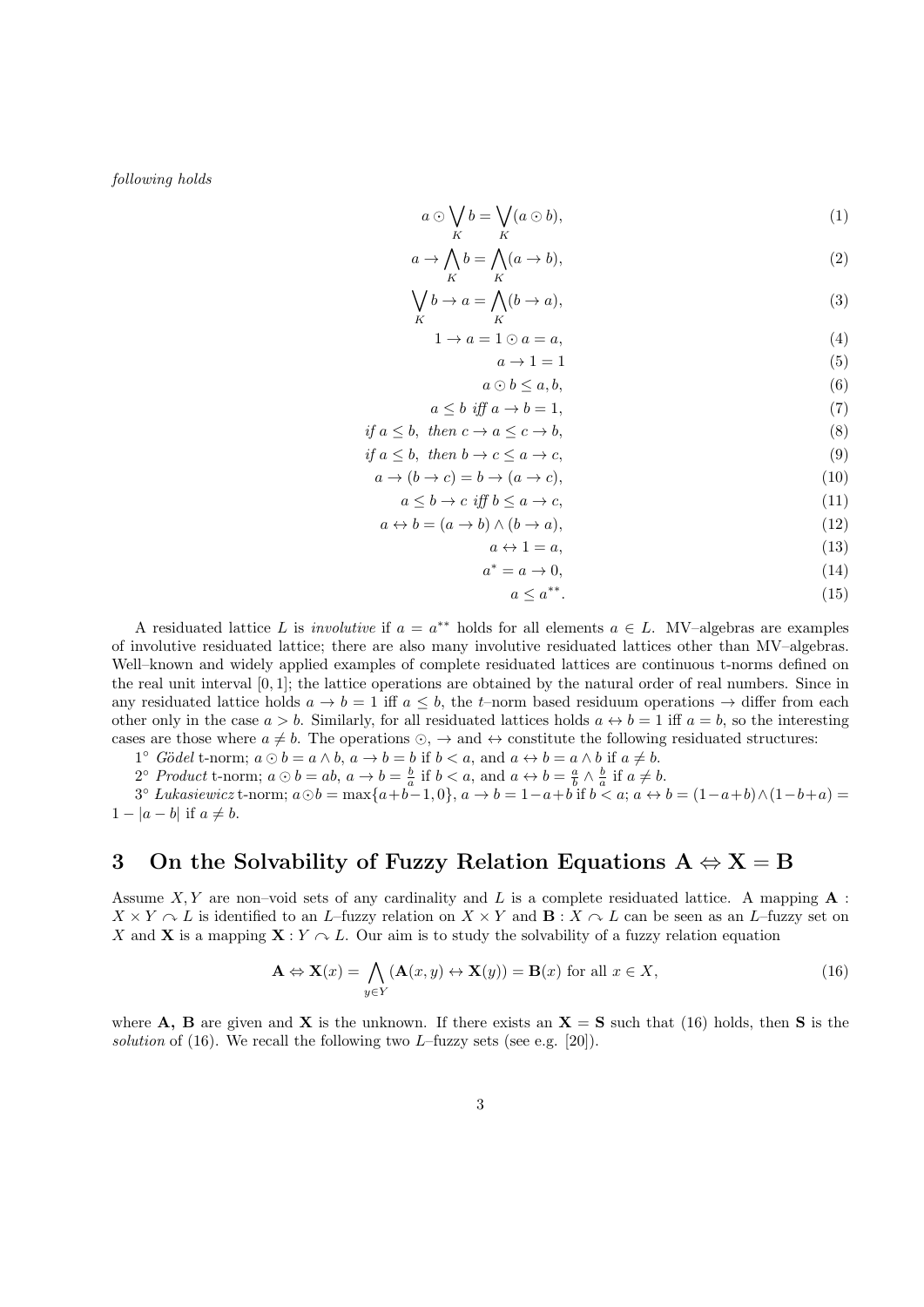DEFINITION 2 Given **A** and **B**,  $\mathbf{A} \circ \mathbf{B}$  is an L–fuzzy set on Y such that, for all  $y \in Y$ ,

$$
\mathbf{A} \circ \mathbf{B}(y) = \bigvee_{x \in X} [\mathbf{A}(x, y) \odot \mathbf{B}(x)],\tag{17}
$$

and  $\mathbf{B} \Rightarrow \mathbf{A}$  is an L–fuzzy set on Y such that, for all  $y \in Y$ ,

$$
(\mathbf{B} \Rightarrow \mathbf{A})(y) = \bigwedge_{x \in X} [\mathbf{B}(x) \to \mathbf{A}(x, y)].
$$
\n(18)

The following result generalizes Lemma 2.2 in [11].

THEOREM 3 A necessary condition for the existence of solution for (16) is that  $A \circ B \leq B \Rightarrow A$ ; indeed, if (16) has a solution  $S$ , then  $A \circ B \leq S \leq B \Rightarrow A$ .

*Proof.* If (16) has a solution **S**, then for all  $x \in X, y \in Y$  holds

$$
\mathbf{B}(x) \le \mathbf{A}(x, y) \leftrightarrow \mathbf{S}(y) \le \mathbf{A}(x, y) \rightarrow \mathbf{S}(y),
$$

or equivalently, for all  $x \in X, y \in Y$  holds

$$
\mathbf{B}(x) \odot \mathbf{A}(x, y) \le \mathbf{S}(y),
$$

or equivalently, for all  $y \in Y$  holds

$$
\bigvee_{x\in X} [\mathbf{A}(x,y)\odot \mathbf{B}(x)] \leq \mathbf{S}(y),
$$

and therefore  $\mathbf{A} \circ \mathbf{B} \leq \mathbf{S}$ . The existence of a solution **S** also implies that for all  $x \in X, y \in Y$  holds

$$
\mathbf{B}(x) \le \mathbf{S}(y) \to \mathbf{A}(x, y),
$$

which is equivalent to

$$
\mathbf{S}(y) \le \mathbf{B}(x) \to \mathbf{A}(x, y) \text{ for all } x \in X, y \in Y.
$$

Therefore

$$
\mathbf{S}(y) \le \bigwedge_{x \in X} [\mathbf{B}(x) \to \mathbf{A}(x, y)] \text{ for all } y \in Y.
$$

Hence  $S \leq B \Rightarrow A$ .

Now we study the conditions under which  $\mathbf{A} \circ \mathbf{B}$  and  $\mathbf{B} \Rightarrow \mathbf{A}$  are solutions of (16). We first define two L–fuzzy sets on X by setting, for all  $x \in X$ ,

$$
\mathbf{A} \Longrightarrow \mathbf{C}(x) = \bigwedge_{y \in Y} (\mathbf{A}(x, y) \to \mathbf{C}(y)),
$$

$$
\mathbf{C} \Longrightarrow \mathbf{A}(x) = \bigwedge_{y \in Y} (\mathbf{C}(y) \to \mathbf{A}(x, y)))
$$

where **A** is an L–fuzzy relation on  $X \times Y$  and **C** is an L–fuzzy set on Y. Then it is easy to see that, for all  $x \in X$ ,  $\mathbf{A} \Leftrightarrow \mathbf{C}(x) \le \mathbf{A} \Longrightarrow \mathbf{C}(x)$  and  $\mathbf{A} \Leftrightarrow \mathbf{C}(x) \le \mathbf{C} \Longrightarrow \mathbf{A}(x)$ , and therefore also

$$
\mathbf{A} \Leftrightarrow \mathbf{C}(x) \leq [\mathbf{A} \Longrightarrow \mathbf{C}](x) \wedge [\mathbf{C} \Longrightarrow \mathbf{A}](x) = M.
$$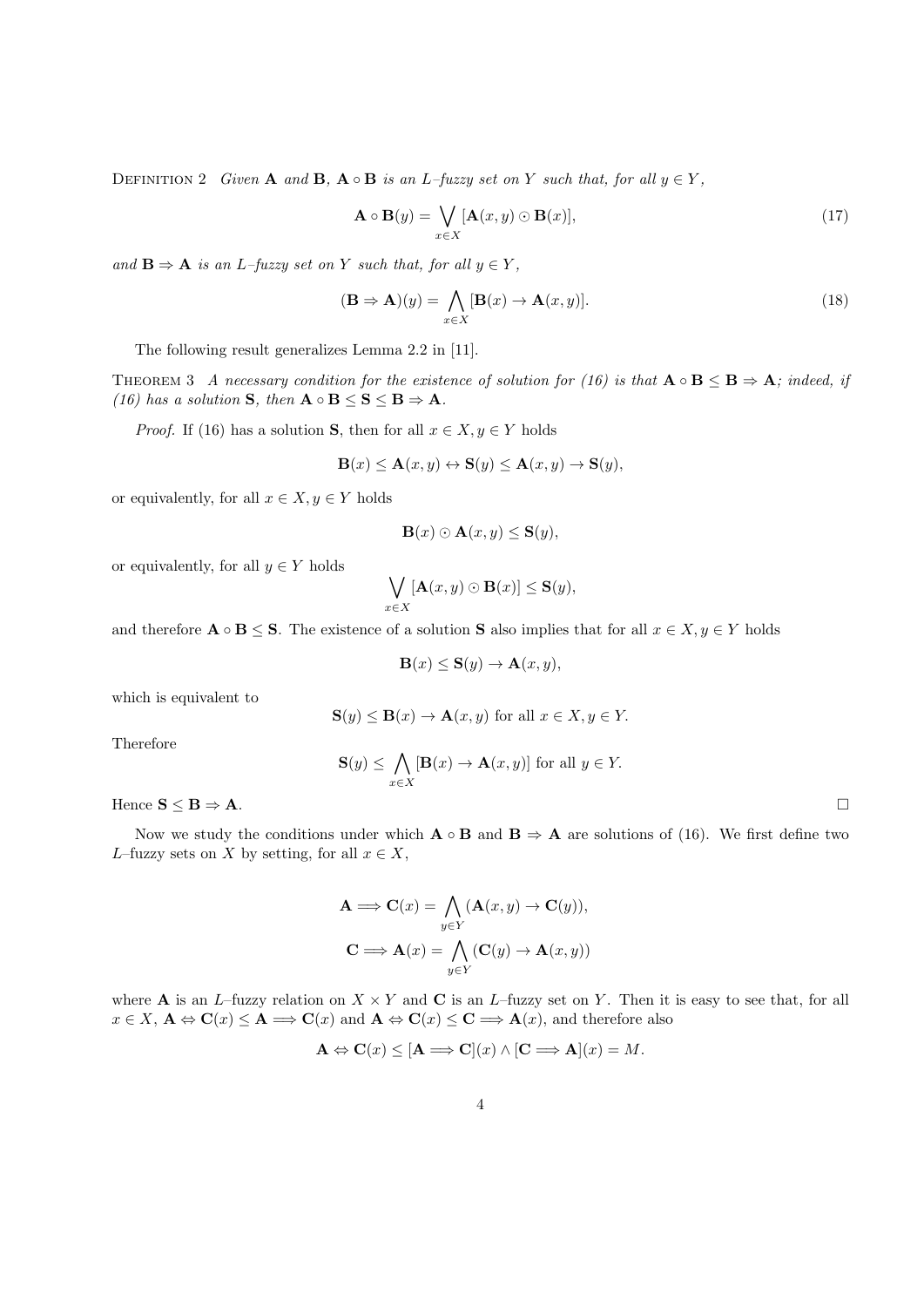Moreover, for all  $y \in Y$ ,  $M \leq (\mathbf{A}(x, y) \to \mathbf{C}(y)) \wedge (\mathbf{C}(y) \to \mathbf{A}(x, y)) = \mathbf{A}(x, y) \leftrightarrow \mathbf{C}(y)$ . Thus, for all  $x \in X$ ,

$$
M \leq \mathbf{A} \Leftrightarrow \mathbf{C}(x).
$$

Therefore, for all  $x \in X$ ,  $\mathbf{A} \Leftrightarrow \mathbf{C}(x) = [\mathbf{A} \Longrightarrow \mathbf{C}](x) \wedge [\mathbf{C} \Longrightarrow \mathbf{A}](x)$ . We have proved

PROPOSITION 4  $\mathbf{A} \Leftrightarrow \mathbf{C} = (\mathbf{A} \Longrightarrow \mathbf{C}) \wedge (\mathbf{C} \Longrightarrow \mathbf{A})$  for all L–fuzzy relations  $\mathbf{A}$  on  $X \times Y$  and L–fuzzy sets  $C$  on  $Y$ .

We have an isotone Galois connection between the operations ' $\circ$ ' and ' $\implies$ ', indeed

PROPOSITION 5 For all L–fuzzy relations  $\mathbf{A}$  on  $X \times Y$ , L–fuzzy sets  $\mathbf{B}$  on  $X$  and L–fuzzy sets  $\mathbf{C}$  on  $Y$  holds

$$
\mathbf{A} \circ \mathbf{B} \le \mathbf{C} \quad \text{iff} \quad \mathbf{B} \le \mathbf{A} \Longrightarrow \mathbf{C}, \tag{19}
$$

in particular,  $B \leq A \Longrightarrow A \circ B$ .

Proof. 
$$
\mathbf{A} \circ \mathbf{B} \leq \mathbf{C}
$$
 iff for all  $y \in Y$ ,  $\mathbf{A} \circ \mathbf{B}(y) \leq \mathbf{C}(y)$  iff for all  $y \in Y$ ,  $\forall_{x \in X} (\mathbf{A}(x, y) \odot \mathbf{B}(x)) \leq \mathbf{C}(y)$   
iff for all  $y \in Y$ ,  $x \in X : \mathbf{A}(x, y) \odot \mathbf{B}(x) \leq \mathbf{C}(y)$   
iff for all  $y \in Y$ ,  $x \in X : \mathbf{B}(x) \leq \mathbf{A}(x, y) \rightarrow \mathbf{C}(y)$   
iff for all  $x \in X : \mathbf{B}(x) \leq \bigwedge_{y \in Y} (\mathbf{A}(x, y) \rightarrow \mathbf{C}(y)) = \mathbf{A} \Longrightarrow \mathbf{C}(x)$  iff  $\mathbf{B} \leq \mathbf{A} \rightarrow \mathbf{C}$ .

Now we are able to prove

THEOREM 6 For all L–fuzzy relations  $\mathbf{A}$  on  $X \times Y$ , L–fuzzy sets  $\mathbf{B}$ on X, if  $\mathbf{B} = \mathbf{A} \circ \mathbf{B} \implies \mathbf{A}$ , the  $\mathbf{A} \circ \mathbf{B}$  is the smallest solution of (16).

*Proof.* If  $B = A \circ B \Longrightarrow A$ , we reason, by Proposition 4 and Proposition 5

$$
\mathbf{A} \Leftrightarrow A \circ \mathbf{B} = (\mathbf{A} \Longrightarrow \mathbf{A} \circ \mathbf{B}) \wedge (\mathbf{A} \circ \mathbf{B} \Longrightarrow \mathbf{A}) = (\mathbf{A} \Longrightarrow \mathbf{A} \circ \mathbf{B}) \wedge \mathbf{B} = \mathbf{B},
$$

so  $\mathbf{A} \circ \mathbf{B}$  is a solution of (16). By Theorem 3, it is also the smallest one. Then we have

PROPOSITION 7 For all L–fuzzy relations **A** on  $X \times Y$  and L–fuzzy sets **B** on X holds

*Proof.*  $\mathbf{B} \leq (\mathbf{B} \Rightarrow \mathbf{A}) \Longrightarrow \mathbf{A}$  iff for all  $x \in X$  holds  $\mathbf{B}(x) \leq \bigwedge_{y \in Y} [(\mathbf{B} \Rightarrow \mathbf{A})(y) \to \mathbf{A}(x, y)]$ 

iff for all 
$$
x \in X, y \in Y : \mathbf{B}(x) \leq (\mathbf{B} \Rightarrow \mathbf{A})(y) \rightarrow \mathbf{A}(x, y)
$$

iff for all 
$$
x \in X
$$
,  $y \in Y$  :  $(\mathbf{B} \Rightarrow \mathbf{A})(y) \leq \mathbf{B}(x) \rightarrow \mathbf{A}(x, y)$ 

$$
\text{iff for all } y \in Y : (\mathbf{B} \Rightarrow \mathbf{A})(y) \le \bigwedge_{x \in X} \mathbf{B}(x) \to \mathbf{A}(x, y)
$$

iff for all 
$$
y \in Y : (\mathbf{B} \Rightarrow \mathbf{A})(y) \leq (\mathbf{B} \Rightarrow \mathbf{A})(y)
$$

and the last (in-)equality trivially holds.  $\square$ 

We have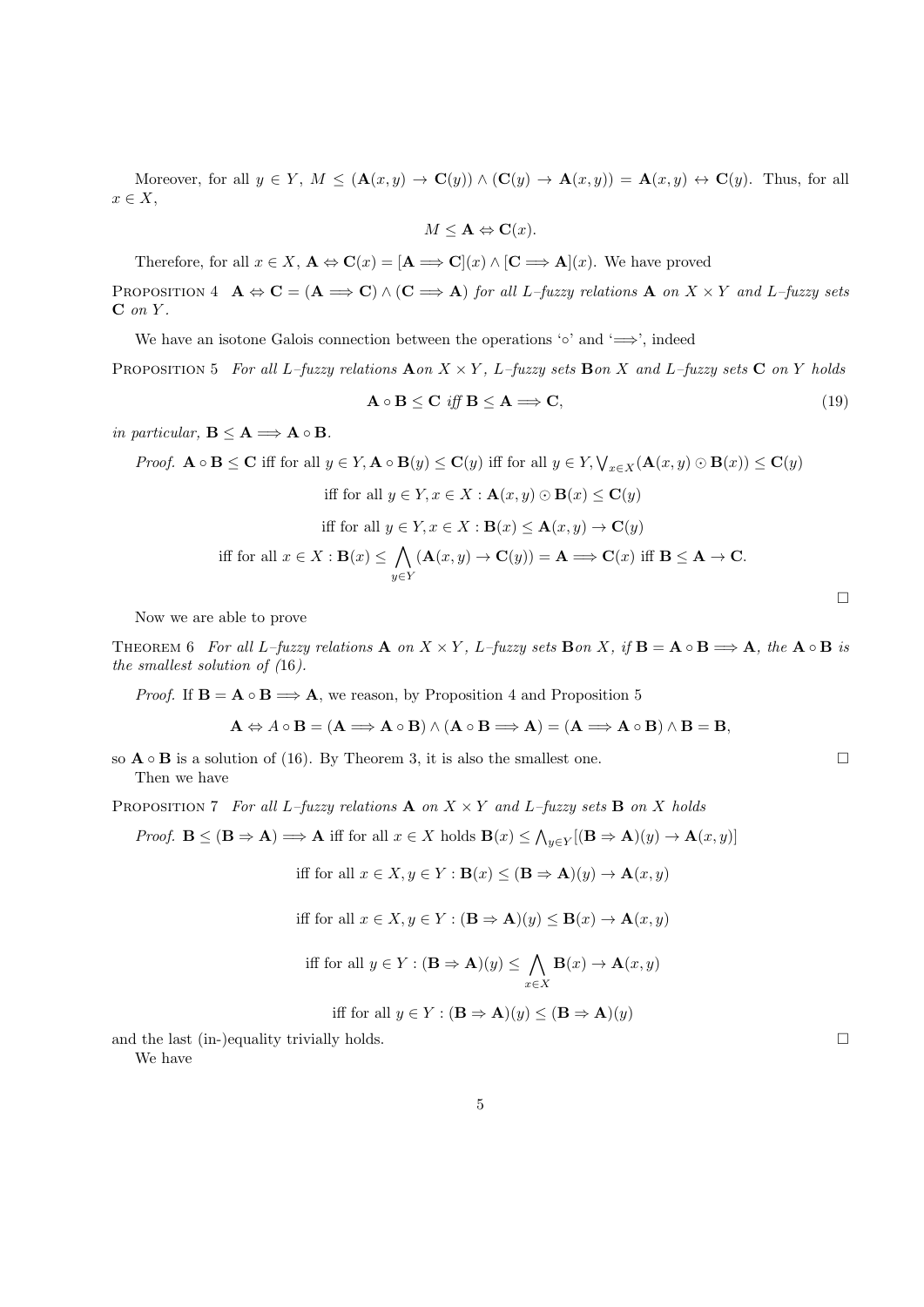THEOREM 8 For all L–fuzzy relations **A** on  $X \times Y$ , L–fuzzy sets **B** on X, if  $\mathbf{B} = \mathbf{A} \implies (\mathbf{B} \Rightarrow \mathbf{A})$ , then  $\mathbf{B} \Rightarrow \mathbf{A}$  is the largest solution of (16).

*Proof.* If  $B = A \Longrightarrow (B \Rightarrow A)$ , we reason, by Proposition 4 and Proposition 7,

$$
A \Leftrightarrow (B \Rightarrow A) = (A \Longrightarrow (B \Rightarrow A)) \land ((B \Rightarrow A) \Longrightarrow A) = B \land ((B \Rightarrow A) \Longrightarrow A) = B,
$$

so  $B \Rightarrow A$  is a solution of (16). By Theorem 3, it is also the largest one.

REMARK 9 Theorem 6 and Theorem 8 give sufficient conditions for the existence of the smallest solution and the largest solution, respectively, for the fuzzy relation equation (16). However, they are not necessary conditions. Indeed, let  $A \equiv 1$ ,  $B \equiv b \neq 1$ . Then  $S = A \circ B \equiv b$  is the unique solution of (16), thus simultaneously the smallest and largest solution However,  $\mathbf{B} \neq \mathbf{A} \circ \mathbf{B} \Longrightarrow \mathbf{A}$ . Similarly, let  $\mathbf{A} = \mathbf{B} \equiv a \neq 1$ . Then  $\mathbf{B} \Rightarrow \mathbf{A} \equiv 1$  is the largest solution of (16). However,  $\mathbf{B} \neq \mathbf{A} \Longrightarrow (\mathbf{B} \Rightarrow \mathbf{A}) \equiv 1$ .

#### 4 Point Wise Solutions

The solutions studied in the previous section are general; they hold for all  $x \in X$ ; we call such solutions global; however, such solutions are case sensitive. The existence of one such  $y \in Y$  such that Theorem 3 does not hold implies the non–existence of global solutions. Indeed, if (16) has a solution S, then for all  $x_1, x_2 \in X, y \in Y$ holds

$$
\mathbf{B}(x_1) \odot \mathbf{A}(x_1, y) \leq \mathbf{S}(y) \leq \mathbf{B}(x_2) \rightarrow \mathbf{A}(x_2, y).
$$

Thus, assume there are  $x_1, x_2 \in X, y \in Y$  such that  $\mathbf{B}(x_1) = \mathbf{B}(x_2) = \mathbf{A}(x_1, y) = 1$  and  $\mathbf{A}(x_2, y) = 0$ , then  $\mathbf{B}(x_1) \odot \mathbf{A}(x_1, y) = 1$  while  $\mathbf{B}(x_2) \rightarrow \mathbf{A}(x_2, y) = 0$ . Therefore (16) does not have a global solution. However, it makes sense to investigate conditions under which a solution for a given  $x \in X$  exists, even if there is no global solution. This leads to the analysis of point wise solutions. To our knowledge, this is a completely new perspective to study the solvability of fuzzy relation equations. From now on, we assume that  $X, Y$ are non–void finite sets and the residuated lattice  $L$  is linear. Then the general problem (16) reduces to the solvability of fuzzy relation equations

$$
\min_{y \in Y} \{ \mathbf{A}(x, y) \leftrightarrow \mathbf{S}(y) \} = \mathbf{B}(x) \text{ for all } x \in X,
$$
\n(20)

Let  $x_0 \in X$ , then if

$$
\min_{y \in Y} \{ \mathbf{A}(x_0, y) \leftrightarrow \mathbf{S}(y) \} = \mathbf{B}(x_0)
$$
\n(21)

has a solution  $S(y)$ , then this solution is obtained by some (maybe several)  $y_0 \in Y$ , that is

$$
\mathbf{A}(x_0, y_0) \leftrightarrow \mathbf{S}(y_0) = \mathbf{B}(x_0). \tag{22}
$$

Obviously, the existence of a solution **S** at the point  $y_0$  depends only on the values of  $\mathbf{A}(x_0, y_0)$  and  $\mathbf{B}(x_0)$ . We immediately observe

PROPOSITION 10 Let  $X, Y$  be non–void finite sets and the residuated lattice L is linear. If  $1^{\circ}$  **B** $(x_0) = 1$ , then the unique solution of (22) is **S** $(y_0) = \mathbf{A}(x_0, y_0)$ .  $2^{\circ}$   $\mathbf{A}(x_0, y_0) = 1$ , then the unique solution of (22) is  $\mathbf{S}(y_0) = \mathbf{B}(x_0)$ .  $3^{\circ}$   $\mathbf{A}(x_0, y_0) = 0$ , then the solution of (22) satisfies  $[\mathbf{S}(y_0)]^* = \mathbf{B}(x_0)$ .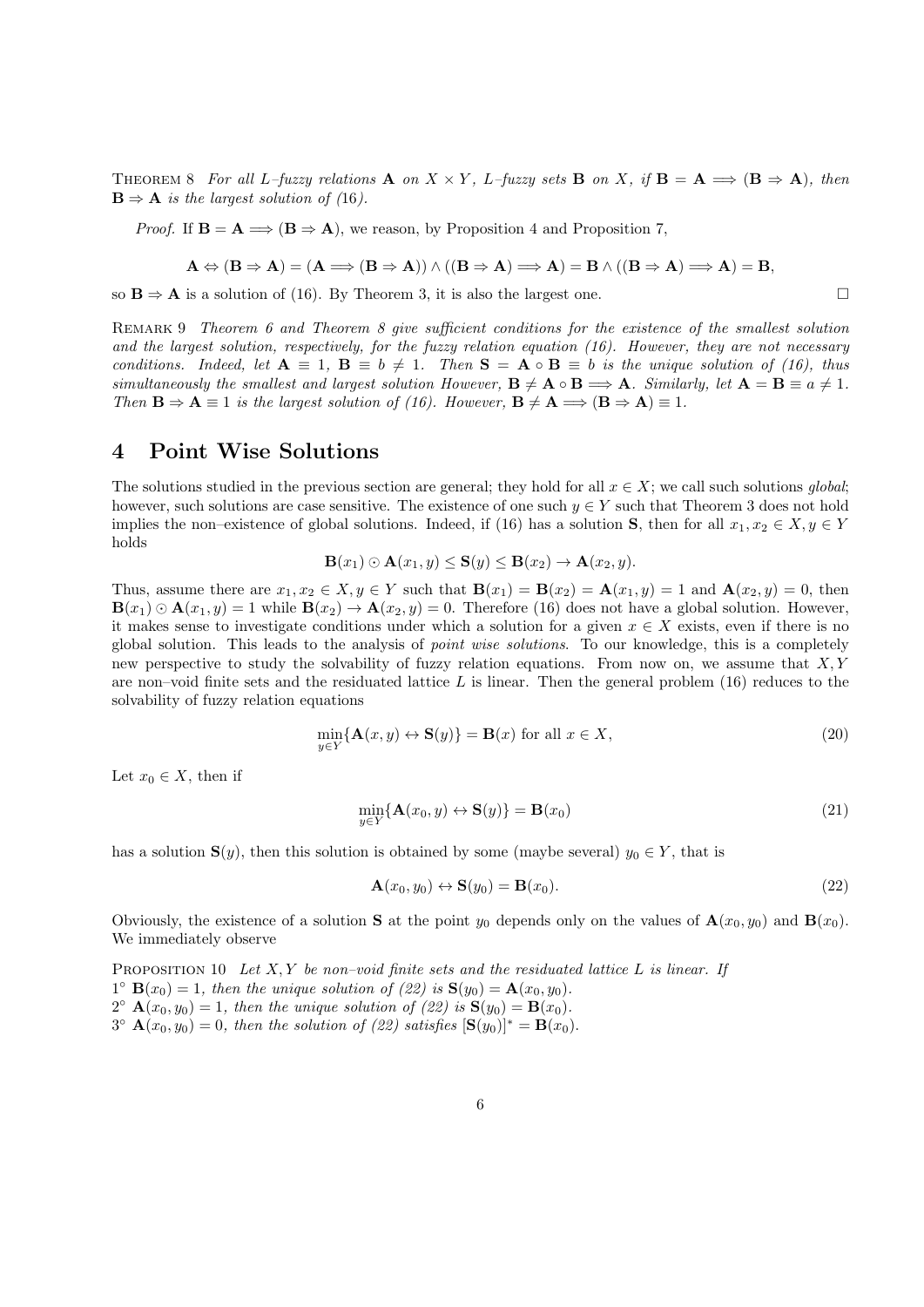The other cases  $\mathbf{B}(x_0) = 0$  and  $0 < \mathbf{B}(x_0), \mathbf{A}(x_0, y_0) < 1$  depend on the special structure of the residuated lattice. As an example we study the cases when L is the unit real interval  $[0, 1]$  endowed by the (i) Lukasiewicz, (ii) Gödel and (iii) Product t-norm, respectively. For simplicity we abbreviate (22) to

$$
\mathbf{a} \leftrightarrow \mathbf{s} = \mathbf{b},\tag{23}
$$

which has a solution s if, and only if

$$
\mathbf{a} \to \mathbf{s} = \mathbf{b} \text{ or } \mathbf{s} \to \mathbf{a} = \mathbf{b} \tag{24}
$$

has a solution s. By Proposition 10, 1<sup>°</sup> we may assume  $\mathbf{b} < 1$ . However, for the sake of completeness and comprehensibility, the following theorems contain also the case  $\mathbf{b} = 1$ .

THEOREM 11 Let  $X, Y$  be non–void finite sets and L the real unit interval equipped with the Lukasiewicz structure. Then we have the following cases

- 1. If  $\mathbf{b} = 1$  then  $\mathbf{s} = \mathbf{a}$  is the unique solution of (24).
- 2. If  $\mathbf{a} = 1$  then  $\mathbf{s} = \mathbf{b}$  is the unique solution of (24).
- 3. If  $\mathbf{a} = 0$  then  $\mathbf{s} = \mathbf{b}^*$  is the unique solution of (24).
- 4. If  $\mathbf{b} = 0$  then  $\mathbf{s} = 0$  is the unique solution of (24) iff  $\mathbf{a} = 1$ , and  $\mathbf{s} = \mathbf{1}$  is the unique solution of (24) iff  $\mathbf{a} = 0$ . There are no other solutions.
- 5. If  $0 < b$ ,  $a < 1$  then a solution of (24) exists iff  $a \odot b > 0$  or  $a + b = 1$ . Then the solution is  $s = a \odot b > 0$ and  $\mathbf{s} = 0$  if  $\mathbf{a} + \mathbf{b} = 1$ . Moreover, if  $\mathbf{b} < \mathbf{a}$  the solution is unique. If  $\mathbf{b} = \mathbf{a}$  then also  $\mathbf{s} = 1$  is a solution, and if  $a < b$  then also  $s = b \rightarrow a$  is a solution. There are no other solutions.

*Proof.* The cases 1. and 2. hold by Proposition 10, 1<sup>°</sup>, 2<sup>°</sup>, respectively, and by 3<sup>°</sup>,  $s^* = b$ . Therefore  $\mathbf{s} = \mathbf{s}^{**} = \mathbf{b}^*$ . In Lukasiewicz structure the condition (24) is

$$
1 - \mathbf{a} + \mathbf{s} = \mathbf{b} \text{ or } 1 - \mathbf{s} + \mathbf{a} = \mathbf{b}, \text{ where } \mathbf{b} < 1. \tag{25}
$$

Case 4.  $1 - a + s = 0$  has a solution iff  $a = 1$ , and in that case the unique solution is  $s = 0$ . Moreover  $1 - s + a = 0$  has a solution if  $a = 0$ , and in that case the unique solution is  $s = 1$ .

Case 5,  $\mathbf{b} < \mathbf{a}$ . Then no  $\mathbf{s} \in [0, 1]$  satisfies  $1 - \mathbf{s} + \mathbf{a} = \mathbf{b}$ , so the solution must satisfy  $1 - \mathbf{a} + \mathbf{s} = \mathbf{b}$ , if it exists. This happens iff  $s = a + b - 1$  iff  $s = a \odot b > 0$  or  $a + b = 1$  and in that case  $s = 0$ . The solution is obviously unique.

Case 5, **b** = **a**. Clearly  $1 - s + a = b$  iff  $s = 1$ . Also  $1 - a + s = b$  iff  $s = a \odot b > 0$  or  $a + b = 1$  and in that case  $s = 0$ .

Case 5,  $a < b$ . First realize that  $1 - s + a = b$  iff  $1 - b + a = s$  iff  $s = b \rightarrow a < 1$ . In the same way as in the two previous cases, we verify  $1 - a + s = b$  iff  $s = a \odot b > 0$  or  $a + b = 1$  and in that case  $s = 0$ .

THEOREM 12 Let  $X, Y$  be non–void finite sets and L the real unit interval equipped with the Gödel structure. Then we have the following cases

- 1. If  $\mathbf{b} = 1$  then  $\mathbf{s} = \mathbf{a}$  is the unique solution of (24).
- 2. If  $\mathbf{a} = 1$  then  $\mathbf{s} = \mathbf{b}$  is the unique solution of (24).
- 3. If  $\mathbf{a} = 0$  then all  $\mathbf{s} \in (0,1]$  are solution of (24) iff  $\mathbf{b} = 0$ . There are no other solutions.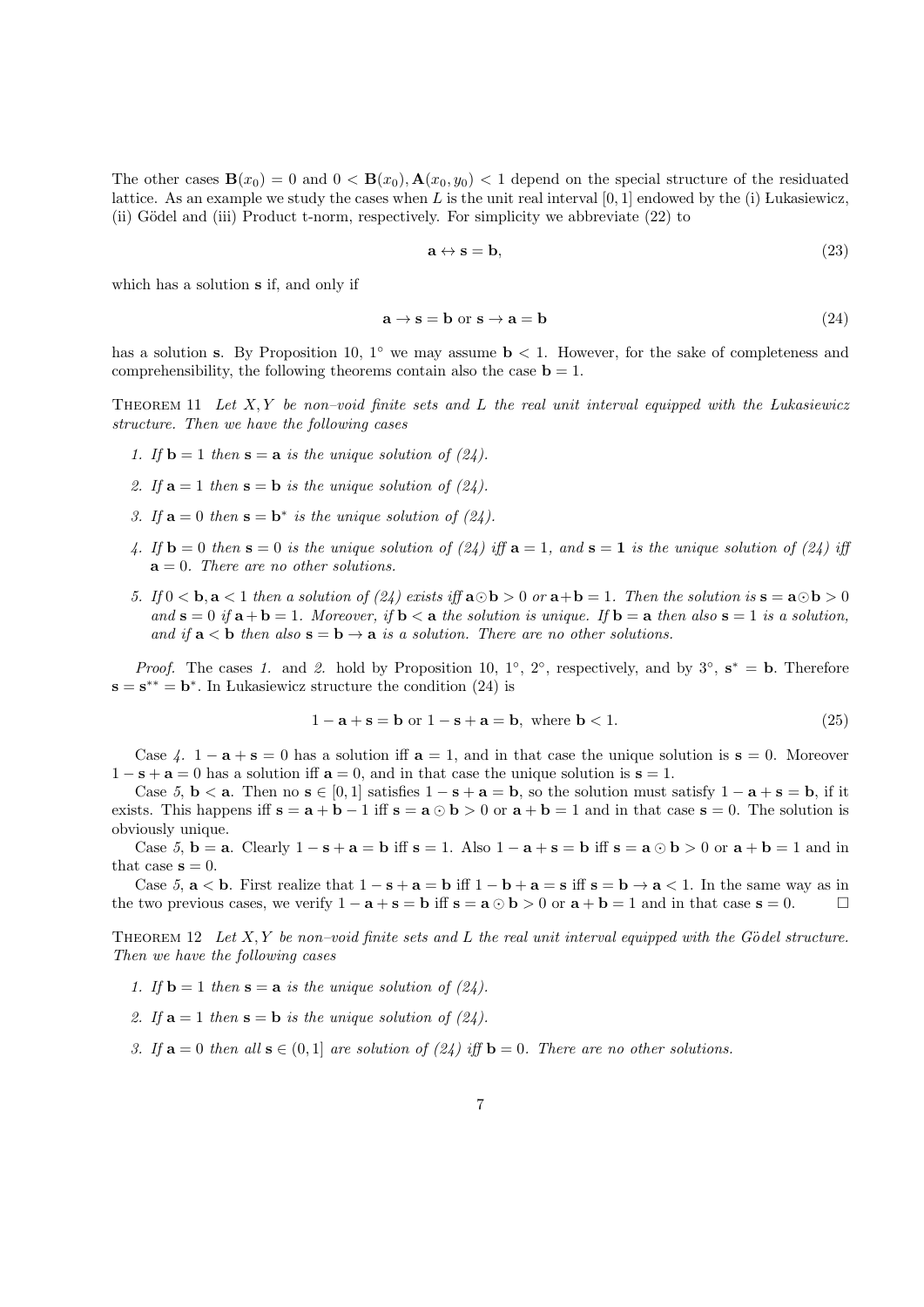- 4. If  $\mathbf{b} = 0$  then the solution exists for all  $\mathbf{a}$ . If  $\mathbf{a} = 0$  then all  $\mathbf{s} \in (0,1]$  are solutions of (24). If  $\mathbf{a} > 0$  then  $s = 0$  is the unique solution of  $(24)$ .
- 5. If  $0 < b < a < 1$  then  $s = b$  is the unique solution of (24).
- 6. If  $0 < b = a < 1$  then all  $s \in (a, 1]$  are solutions of  $(24)$ .

7. If  $0 < a < b < 1$  then no solution exists.

*Proof.* The cases 1. and 2. hold by Proposition 10,  $1^\circ$ ,  $2^\circ$ , respectively.

Case 3. In Gödel structure  $(0 \rightarrow s) \wedge (s \rightarrow 0) = b$  iff  $b = 0$  and  $s > 0$ .

Case 4. In Gödel structure  $(\mathbf{a} \to \mathbf{s}) \wedge (\mathbf{s} \to \mathbf{a}) = 0$  iff  $\mathbf{a} = 0$  and then  $\mathbf{s} > 0$  or  $\mathbf{a} > 0$  and then  $\mathbf{s} = 0$ .

Case 5. Let  $\mathbf{b} < \mathbf{a}$  and recall the condition (24). Since  $\mathbf{s} \to \mathbf{a} \in \{\mathbf{a}, \mathbf{1}\}\,$ ,  $\mathbf{s} \to \mathbf{a} = \mathbf{b}$  has no solutions. Thus, if a solution exist, it must satisfy  $\mathbf{a} \to \mathbf{s} = \mathbf{b}$ ; this holds iff  $\mathbf{s} = \mathbf{b}$ .

Case 6. Since  $\mathbf{a} \to \mathbf{s} = \mathbf{s}$  for all  $\mathbf{s} < \mathbf{a} = \mathbf{b} < 1$  and  $\mathbf{a} \to \mathbf{s} = 1$  elsewhere,  $\mathbf{a} \to \mathbf{s} = \mathbf{b}$  has no solution. On the other hand  $\mathbf{s} \to \mathbf{a} = \mathbf{b} = \mathbf{a}$  for all  $\mathbf{s} \in (\mathbf{a}, 1]$ .

Case 7. Clearly  $s = a$  is not a solution. Since  $a \to s = s$  for all  $s < a < b < 1$  and  $s \to a = a < b$  for all  $\mathbf{a} < \mathbf{s}$ , (24) has no solution.

THEOREM 13 Let  $X, Y$  be non–void finite sets and L the real unit interval equipped with the Product structure. Then we have the following cases

- 1. If  $\mathbf{b} = 1$  then  $\mathbf{s} = \mathbf{a}$  is the unique solution of (24).
- 2. If  $\mathbf{b} = 0$  then the solution of (24) exists for all  $\mathbf{a} \in [0,1]$ ;  $\mathbf{s} = 0$  iff  $\mathbf{a} > 0$  and  $\mathbf{s} > 0$  iff  $\mathbf{a} = 0$ .
- 3. If  $0 < b < 1$  and  $a = 0$  then no solution of (24) exists.
- 4. If  $0 < b < 1$  and  $a = 1$  then  $s = b$  is the unique solution of (24).
- 5. If  $0 < b$ ,  $a < 1$  then the solution of (24) is  $s = a \odot b$ . Moreover, if  $b < a$  the solution is unique. If  **then also**  $**s** = 1$  **is a solution, and if**  $**a b**$  **then also**  $**s** = **b** \rightarrow **a**$  **is a solution. There are no other** solutions.

*Proof.* The cases 1. and 4. hold by Proposition 10, 1 $\degree$ , 2 $\degree$ , respectively.

Case 2.  $\mathbf{a} \to \mathbf{s} = \frac{\mathbf{s}}{\mathbf{a}} = 0$  iff  $\mathbf{a} > 0$  and  $\mathbf{s} = 0$ , and  $\mathbf{s} \to \mathbf{a} = \frac{\mathbf{a}}{\mathbf{s}} = 0$  iff  $\mathbf{s} > 0$  and  $\mathbf{a} = 0$ .

Case 3. In Product structure  $(0 \to s) \wedge (s \to 0) \in \{0,1\}$ , so the equation  $(0 \to s) \wedge (s \to 0) = b$  has no solution.

Case 5,  $\mathbf{b} < \mathbf{a}$ ; no  $\mathbf{s} \in [0,1]$  satisfies  $\mathbf{b} = \mathbf{s} \to \mathbf{a} = \frac{\mathbf{a}}{\mathbf{s}}$ . On the other hand  $\mathbf{b} = \mathbf{a} \to \mathbf{s} = \frac{\mathbf{s}}{\mathbf{a}}$  which holds iff  $\mathbf{s} = \mathbf{a} \odot \mathbf{b}$ . Clearly, this is the unique solution of (24).

Case 5, **b** = **a**. **b** = **s**  $\rightarrow$  **a** =  $\frac{a}{s}$  iff **s** = 1. Again **b** = **a**  $\rightarrow$  **s** =  $\frac{s}{a}$  iff **s** = **a**  $\odot$  **b**.

Case  $5, a < b$ .  $b = s \rightarrow a = \frac{a}{s}$  iff  $s = \frac{a}{b} = b \rightarrow a$ . Also in this case  $b = a \rightarrow s = \frac{s}{a}$  iff  $s = a \odot b$ .

We summarize by writing the following

THEOREM 14 Let  $X, Y$  be non–void finite sets and the real unit interval is equipped with either the Lukasiewicz, Gödel or Product structure. Then the fuzzy relation equation (16) has a solution iff for all  $x_0 \in X$ , the equation (24) has a solution.

REMARK 15 The method described above produces all the existing solution of the equation (16). However, it requires that the corresponding element  $y_0 \in Y$  in equation (22) is known;  $y_0$  is obtained by minimizing s over  $y \in Y$  such that

$$
\mathbf{s} \to \mathbf{A}(x_0, y) = \mathbf{B}(x_0) \text{ or } \mathbf{A}(x_0, y) \to \mathbf{s} = \mathbf{B}(x_0).
$$

This, in turn, leads to similar calculations than in Theorem 11, Theorem 12 and Theorem 13. In all, as proved by [11], solving the problem in general is NP–complete.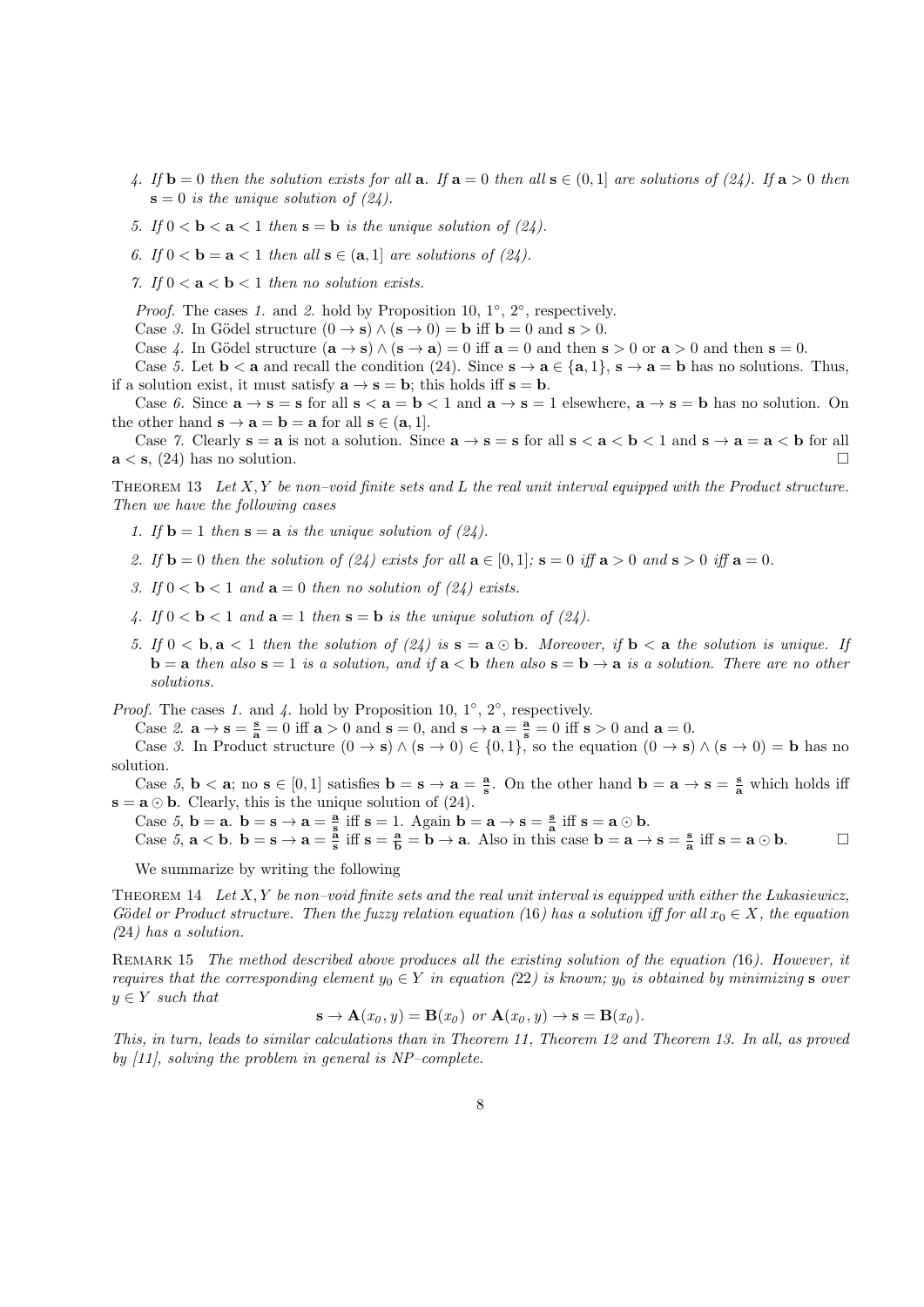# 5 Conclusion and Future Work

We have generalized Li's and Jin's work [11] on fuzzy relational equations with min-bi-implication to generalized residuated lattice valued fuzzy inf–bi–implication fuzzy relations and, after analyzing the general structure of these fuzzy relations and conditions for the existence of solutions, solved three subtypes of the related fuzzy relation equations by introducing point wise solutions method. Based on our three theorems, it is not difficult to construct a software that, given a finite fuzzy relation  $A$  and a finite fuzzy set  $B$  as inputs, produces all solutions  $\mathbf{S}(y_0)$  of the fuzzy relation equation  $\bigwedge_{y \in Y} (\mathbf{A}(x, y) \leftrightarrow \mathbf{S}(y)) = \mathbf{B}(x)$ , whenever they exist. For infinite  $A$  and  $B$  and general residuated lattice  $L$  the problem is so far open and challenging.

Ethical Standards The author declares that they have no conflict of interest. This article does not contain any studies with human participants or animals performed by any of the authors.

## References

- [1] De Baets, B.: Analytical solution methods for fuzzy relational equations. In Dubois, D. and Prade, H., (Eds.) Fundamentals of Fuzzy Sets, The Handbooks of Fuzzy Sets Series, Vol. 1, Kluwer, Dordrecht (2000) 291-340.
- [2] Belohlavek, R.; Fuzzy Relational Systems, Kluwer (2002) DOI 10.1007/978-1-4615-0633-1.
- [3] Bour, L., Hirsch, G., and Lamotte, M.: Operateur de minimalisation pour la resolution d' equations de relation floue avec la composition inf-conorme, BUSEFAL, 28 (1986) 68-77.
- [4] Galatos, N., Jipsen, P., Kowalski, T., and Ono, H.L Residuated Lattices. An Algebraic Glimpse at Substructural Logics, Elsevier, 2007.
- [5] Gottwald, S.: Approximately solving fuzzy relation equations: Some mathematical results and some heuristic proposals, Fuzzy Sets and Systems, 66 (1994) 175-193.
- [6] Di Nola, A., Sessa, S. Pedrycz, W. and Sanchez. E.: Fuzzy Relation Equations and Their Applications to Knowledge Engineering. Springer (1989), 280 pages. DOI 10.1007/978-94-017-1650-5.
- [7] Diaz-Moreno, J.C., Medina, J. and Turunen, E.: Minimal solutions of general fuzzy relation equations on linear carriers. An algebraic characterization. Fuzzy Sets and Systems, 311 (2017), 112–123.
- [8] Dilworth, R.P.: Abstract residuation over lattices. Bull. Amer Math. Soc. 44 (1938), 335-354.
- [9] Klawonn, F. and Kruse, R.: Equality relations as a basis for fuzzy control. Fuzzy Sets and Systems. 54(1993), 147–156.
- [10] Luo, Y. and Li, Y.: Decomposition and resolution of min-implication fuzzy relation equations based on S-implication, Fuzzy Sets and Systems, 148 (2004) 305-317.
- [11] Li, P., and Jin, Q.: A Note on Fuzzy Relational Equations With Min-Implication Composition. Fuzzy Optimization and Decision Making 11(2)(2013) DOI: 10.1007/s10700-012-9122-0.
- [12] Markovskii A.V.: On the relation between equations with max-product composition and the covering problem. Fuzzy Sets and Systems 153 (2005), 261-273.
- [13] Moser, B.: On the T-transitivity of kernels. Fuzzy Sets and Systems, 157 (2006), 1787–1796.